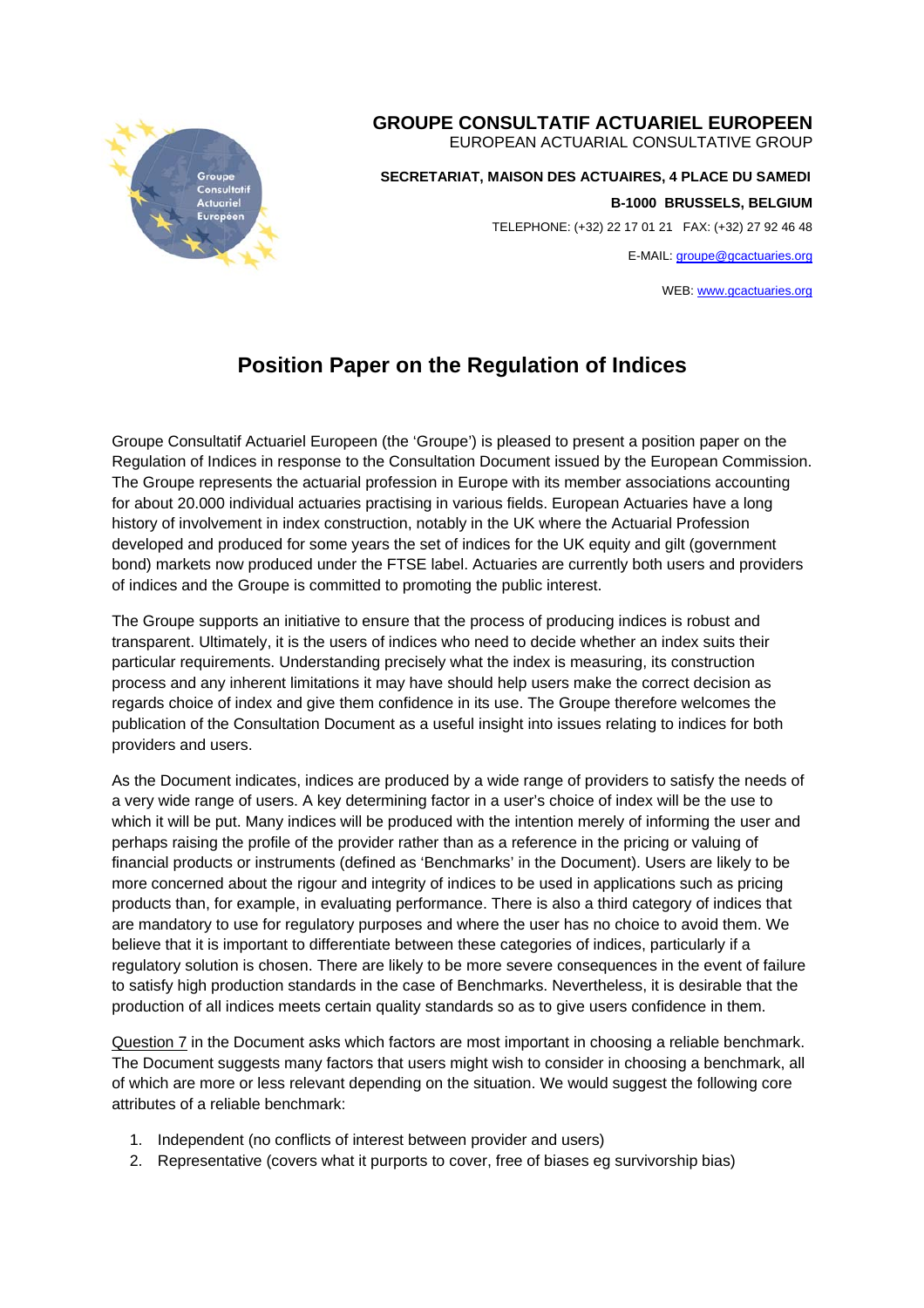- 3. Calculation method reflects reality (eg if prices underlying a price index rise and then fall back to the starting level so should the index)
- 4. Transparent (a comprehensive set of rules for the index construction including detail as to the sources of data and a robust process for altering the rules, should be documented for users to see)
- 5. Objective (indices should as far as possible rely on hard data and where providers' discretion is required, this should be disclosed)
- 6. Timely (the frequency of production will vary depending on the nature and use of the index and timeliness should be defined in relation to this)

While we believe it is important that indices are transparent, we also believe that where intellectual property exists in the index construction process, it should be protected. If providers are required to disclose their intellectual property to all users it may create the unintended consequence of stifling innovation.

Question 12 asks for views on specific transparency and governance arrangements to ensure integrity of benchmarks. These are more important where either data suppliers or benchmark providers exercise an element of discretion regarding either the data used to calculate the benchmark or the calculation method. To provide transparency and build confidence in such a benchmark it is desirable that the producer discloses where discretion has been exercised and the process for managing potential conflicts of interest resulting from exercising discretion. For all indices, transparency will be enhanced if users have access to enough information about the construction of the index to judge whether it is aligned with their particular needs. In the event of imperfect alignment, users should also be able to judge from the information provided what biases are likely to be experienced by the index relative to their own specific application.

Question 13 asks for views on the advantages and disadvantages of imposing governance and transparency requirements through regulation compared to self-regulation. Regulation normally imposes a higher cost burden than self-regulation. Costs imposed on providers invariably flow through to users in cases where there is a contract between the two. In other cases where indices are freely available, providers may choose to discontinue production if burdened with extra cost. We therefore urge the Commission to consider carefully whether the imposition of the extra cost and potential cessation of some indices is justified or whether the same degree of protection can be achieved in other ways. Many index users (particularly those offering customers products whose value is referenced to an index) are already regulated and it may be more efficient to extend their existing regulatory requirements than to impose regulation on index providers. In any case, whether an index is a Benchmark may change from time to time. It might be easier to ensure that any regulatory objectives are satisfied if the user has to demonstrate compliance in index selection. If a regulatory solution for index producers is chosen then we would recommend that it primarily targets Benchmarks, because of the potentially negative effects a regulatory solution might create if it also targets non-Benchmarks. Self-regulation of index producers backed by a code of standards offers a potentially more proportionate response for most or all non-Benchmark indices. A possible half-way house might be for the Commission to promote some specific external standard (e.g. an ISO or European equivalent) with index producers then encouraged or required to state whether they adhere to this standard. Any eventual solution should also, in our opinion, be structured so that it does not hamper individual researchers from producing indices largely or wholly for their own (non-Benchmark) research purposes, i.e. it should take account of the purpose of the index and how it is or might realistically be used in practice.

Question 33 asks for comments on who should be responsible for ensuring that indices are fit for purpose. In the case of mortality and morbidity tables which have been produced by the actuarial profession, it has always been our firm view that it is the users of such tables who are responsible for ensuring that they are fit for the purpose being used. Users of mortality and morbidity tables –